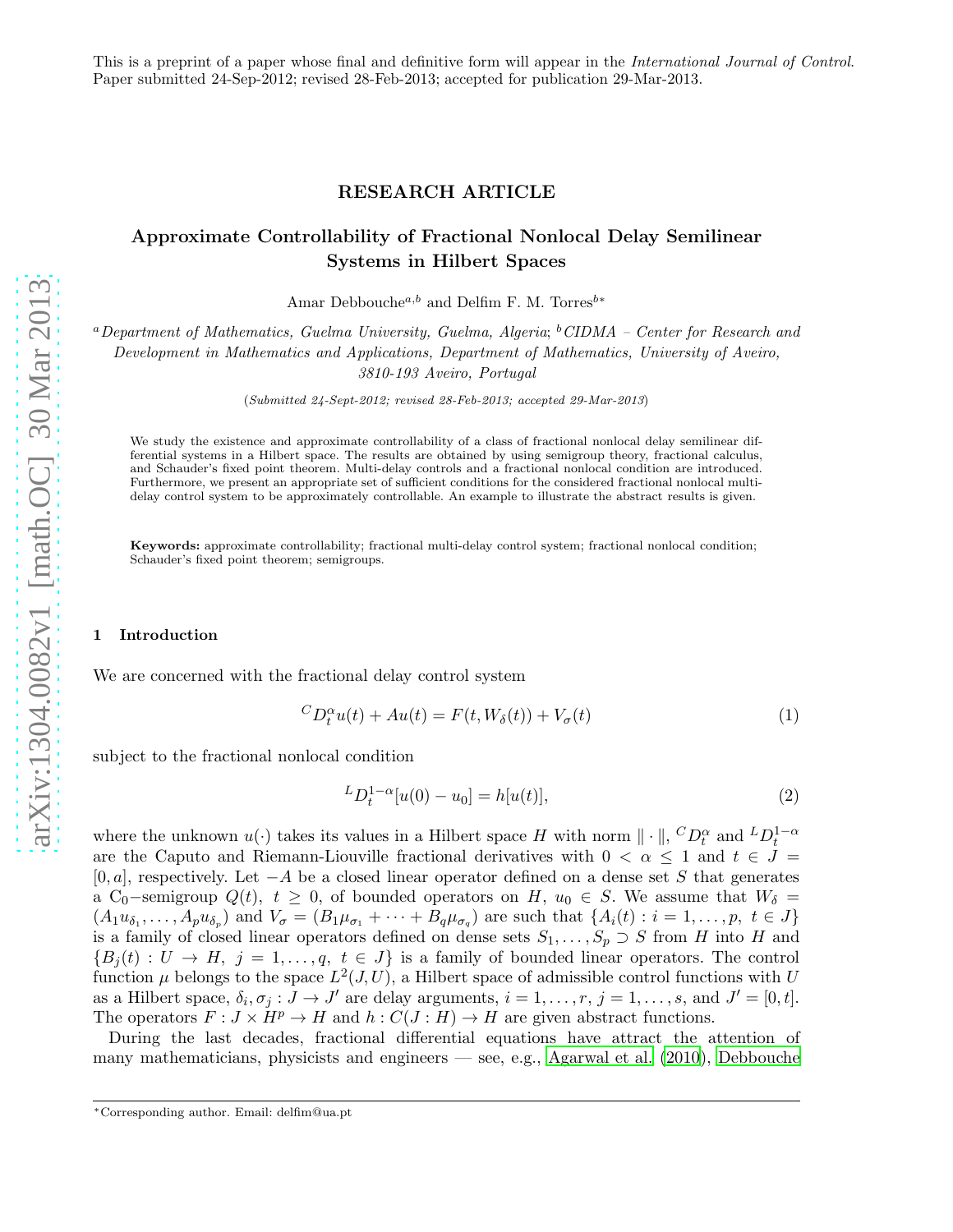[\(2011a](#page-10-1)), [Debbouche et al. \(2012](#page-10-2)), [El-Sayed \(1996](#page-11-0)), [Lakshmikantham and Vatsala \(2008\)](#page-11-1), [Wang and Zhou \(2011\)](#page-11-2). The reason is that real phenomena, such as dielectric and electrodeelectrolyte polarization, electromagnetic waves, earthquakes, fluid dynamics, traffic, viscoelasticity and viscoplasticity, can be described successfully and more accurately using fractional models — see [Kilbas et al. \(2006](#page-11-3)), [Mozyrska and Torres \(2010](#page-11-4), [2011\)](#page-11-5), [Podlubny \(1999](#page-11-6)), [Samko et al.](#page-11-7) [\(1993\)](#page-11-7). Fractional evolution equations with nonlocal conditions have been studied in many works — see [Debbouche \(2010](#page-10-3), [2011b](#page-10-4)), N'Guérékata (2009), [Zhou and Jiao \(2010a](#page-11-9)) and references therein. Existence results to evolution equations with nonlocal conditions in a Banach space were first studied in [Byszewski \(1991a](#page-10-5)[,b\)](#page-10-6). In [Deng \(1993](#page-11-10)) it is shown that, using the nonlocal condition  $u(0) + h(u) = u_0$  to describe, for instance, the diffusion phenomenon of a small amount of gas in a transparent tube, can give better results than using the standard local Cauchy condition  $u(0) = u_0$ . According to [Deng \(1993](#page-11-10)), function h takes the form  $h(u) = \sum_{k=1}^p c_k u(t_k)$ , where  $c_k$ ,  $k = 1, \ldots, p$ , are given constants and  $0 \le t_1 < \cdots < t_p \le a$ . In [Wang et al. \(2012a](#page-11-11)) the controllability of semilinear fractional differential equations with nonlocal conditions in a Banach space is investigated through the Mönch fixed point theorem, where the semigroup generated by the linear part is not necessarily compact but the nonlinear term satisfies some weak compactness condition. The existence of mild solutions for impulsive fractional evolution Cauchy problems involving Caputo fractional derivatives is discussed in [Wang et al. \(2011](#page-11-12)) by means of the theory of operators semigroup and probability density functions via impulsive conditions, while the solvability and optimal control of a class of fractional integrodifferential evolution systems with an infinite delay in Banach spaces is studied in [Wang et al. \(2012c\)](#page-11-13): a concept for solution is introduced, existence and continuous dependence of solutions are investigated, and existence of optimal controls proved. In [Wang et al. \(2012d](#page-11-14)) optimal feedback control laws for Lagrange problems subject to semilinear fractional-order systems in Banach spaces are established.

Exact controllability of fractional order systems has been proved by many authors: [Arjunan and Kavitha \(2011](#page-10-7)), [Debbouche and Baleanu \(2011](#page-10-8), [2012\)](#page-10-9), [Triggiani \(1977\)](#page-11-15), [Wang et al. \(2012b\)](#page-11-16). The main tool is to convert the controllability question into a fixed point problem with the assumption that the controllability operator has an induced inverse on a quotient space. To prove controllability, an assumption that the semigroup (resp. resolvent operator) associated with the linear part is compact is then often made. However, if the compactness condition holds on the bounded operator that maps the control function or the generated  $C_0$ semigroup, then the controllability operator is also compact and its inverse does not exist if the state space is infinite dimensional — see [Triggiani \(1977](#page-11-15)). Thus, the concept of exact controllability is too strong in infinite dimensional spaces and the approximate controllability notion is more appropriate.

Approximate controllability of integer order systems has been proved in several works. In contrast, papers dealing with the approximate controllability of fractional order systems are scarce. Recently, the subject was addressed in [Sakthivel et](#page-11-17) al. [\(2011](#page-11-17)), [Sakthivel and Ren \(2012\)](#page-11-18), while sufficient conditions for the (delay) approximate controllability of fractional order systems, in which the nonlinear term depends on both state and control variables, are investigated in [Kumar and Sukavanam \(2012](#page-11-19)), [Sukavanam and Kumar \(2011](#page-11-20)), and the case of partial neutral fractional functional differential systems with a state-dependent delay is considered in [Yan](#page-11-21) [\(2012\)](#page-11-21).

Our main objective is to study the approximate controllability of semilinear fractional control systems, where the control function depends on multi-delay arguments and where the nonlocal condition is fractional. The result is obtained under the assumption that the associated linear system is approximately controllable. In particular, the controllability question is transformed to a fixed point problem for an appropriate nonlinear operator in a function space. For that we need to construct a suitable set of sufficient conditions. The paper is organized as follows: in Section [2,](#page-2-0) we present some essential definitions of fractional calculus and basic facts in the semigroup theory that will be used to obtain our main results. In Section [3,](#page-4-0) we state and prove existence and approximate controllability results for problem  $(1)-(2)$  $(1)-(2)$ . Finally, in Section [4](#page-9-0) we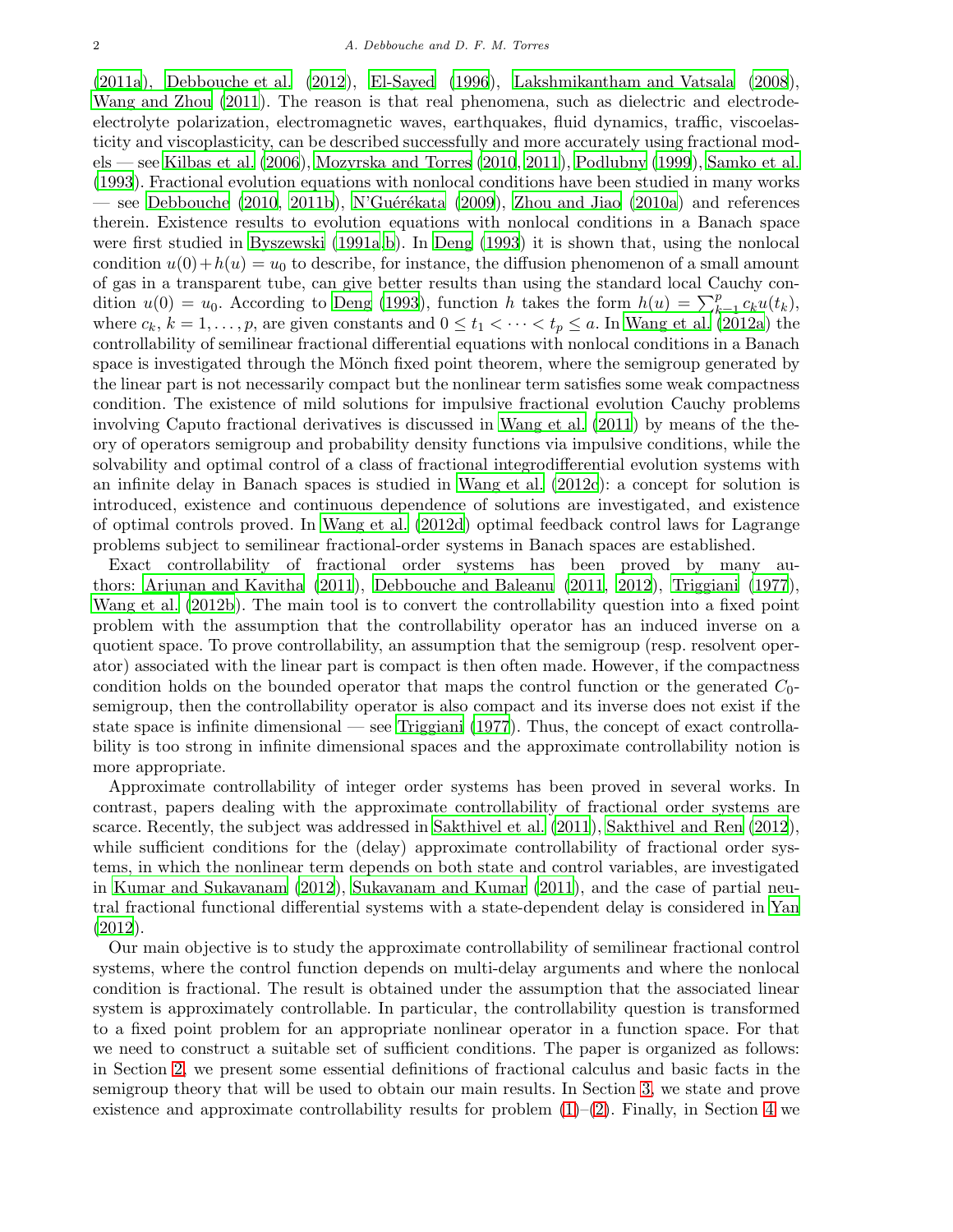illustrate the new results of the paper with an example.

## <span id="page-2-0"></span>2 Preliminaries

In this section, we introduce some basic definitions, notations and lemmas, which will be used throughout the work. In particular, we give necessary properties of fractional calculus (see [Kilbas et al. \(2006](#page-11-3)), [Podlubny \(1999\)](#page-11-6), [Samko et al. \(1993](#page-11-7))) and some fundamental facts in semigroup theory (see [Hille and Phillips \(1957](#page-11-22)), [Pazy \(1983](#page-11-23)), [Zaidman \(1979](#page-11-24))).

Let  $(H, \|\cdot\|)$  be a Hilbert space,  $C(J, H)$  denote the Hilbert space of continuous functions from J into H with the norm  $||u||_J = \sup{||u(t)|| : t \in J}$ , and  $L(H)$  be the Hilbert space of bounded linear operators from H to H. Further, let  $E(H)$  be the space of all bounded linear operators from H to H with the norm  $||G||_{E(H)} = \sup{||G(u)|| : ||u|| = 1}$ , where  $G \in E(H)$  and  $u \in H$ . Throughout the paper, let  $-A$  be the infinitesimal generator of the C<sub>0</sub> $-$ semigroup  $Q(t)$ ,  $t \geq 0$ , of uniformly bounded linear operators on H. Clearly,  $M = \sup_{t \in [0,\infty)} ||Q(t)|| < \infty$ .

<span id="page-2-1"></span>**Definition 2.1:** The fractional integral of order  $\alpha > 0$  of a function  $f \in C([0,\infty))$  is given by

$$
I^{\alpha}f(t):=\frac{1}{\Gamma(\alpha)}\int_0^t\frac{f(s)}{(t-s)^{1-\alpha}}ds,\quad t>0,
$$

where  $\Gamma$  is the gamma function, provided the right-hand side is point-wise defined on  $[0, \infty)$ .

**Definition 2.2:** The Riemann–Liouville derivative of order  $\alpha > 0$  of a function  $f \in C([0,\infty))$ is given by

$$
{}^L D^{\alpha} f(t) := \frac{1}{\Gamma(n-\alpha)} \frac{d^n}{dt^n} \int_0^t \frac{f(s)}{(t-s)^{\alpha+1-n}} ds, \quad t > 0,
$$

<span id="page-2-2"></span>where  $n \in \mathbb{N}$  is such that  $n - 1 < \alpha < n$ .

**Definition 2.3:** The Caputo derivative of order  $\alpha > 0$  of a function  $f \in C([0,\infty))$  is given by

$$
{}^{C}D^{\alpha}f(t) := {}^{L}D^{\alpha}\left(f(t) - \sum_{k=0}^{n-1} \frac{t^k}{k!} f^{(k)}(0)\right), \quad t > 0,
$$

where  $n \in \mathbb{N}$  is such that  $n - 1 < \alpha < n$ .

**Remark 1:** The following properties hold:

(1) If  $f \in C^n([0,\infty))$ , then

$$
{}^{C}D^{\alpha}f(t) = \frac{1}{\Gamma(n-\alpha)} \int_0^t \frac{f^{(n)}(s)}{(t-s)^{\alpha+1-n}} ds = I^{n-\alpha}f^n(t), \quad t > 0, \quad n-1 < \alpha < n.
$$

- (2) The Caputo derivative of a constant is equal to zero.
- (3) If f is an abstract function with values in  $H$ , then the integrals which appear in Definitions [2.1](#page-2-1)[–2.3](#page-2-2) are taken in Bochner's sense.

According to previous definitions, it is suitable to rewrite the problem  $(1)-(2)$  $(1)-(2)$  in the equivalent integral form

<span id="page-2-3"></span>
$$
u(t) = u(0) + \frac{1}{\Gamma(\alpha)} \int_0^t (t - s)^{\alpha - 1} [-Au(s) + F(s, W_\delta(s)) + V_\sigma(s)] ds.
$$
 (3)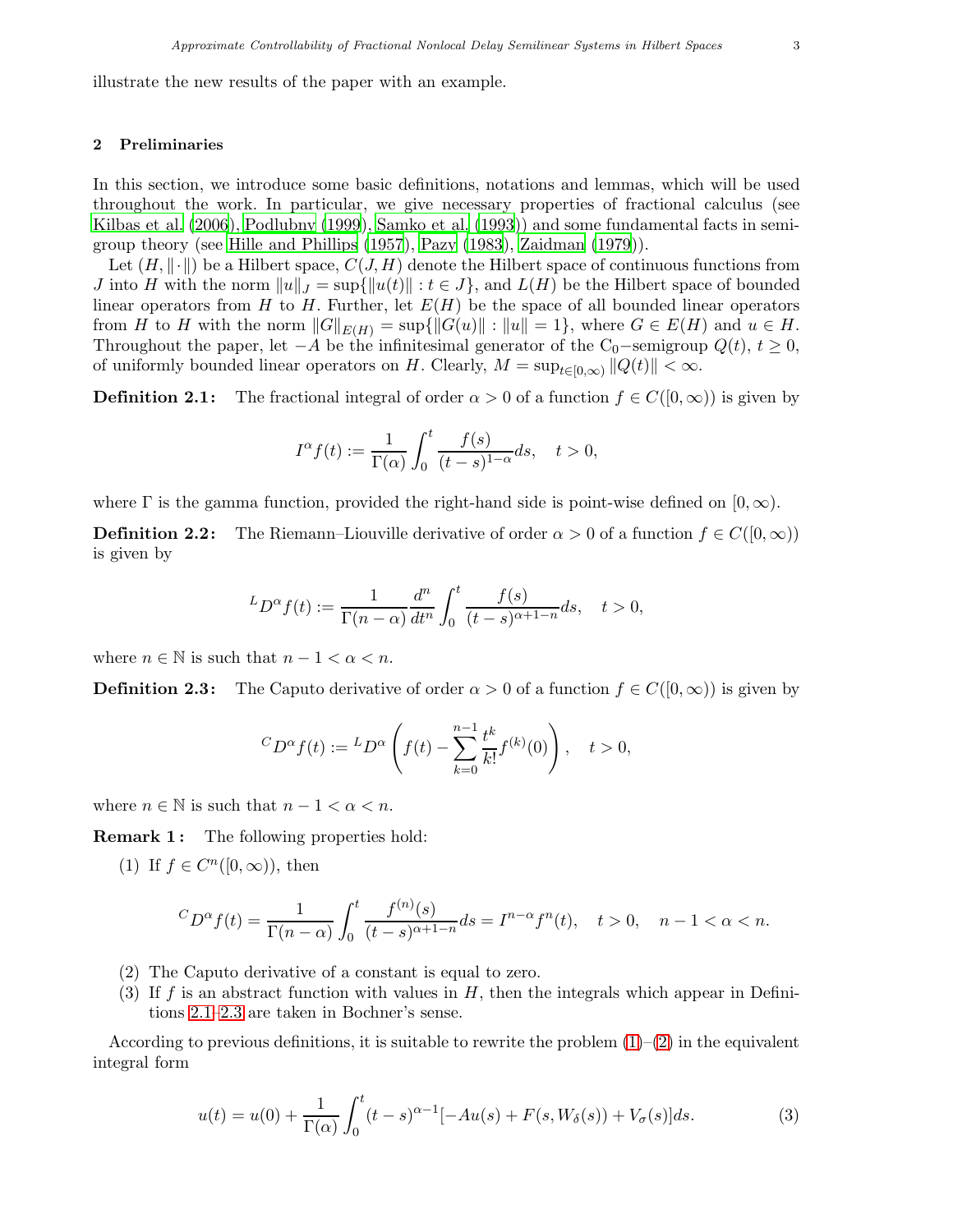**Remark 2:** We note that:

- (1) For the nonlocal condition, the function  $u(0)$  is dependent on t.
- (2) The Riemann–Liouville fractional derivative of  $u(0)-u_0$  is well defined and  ${}^L D_t^{1-\alpha}u_0\neq 0$ .
- (3) The function  $u(0)$  takes the form  $u_0 + v_0 + \frac{1}{\Gamma(1-\alpha)} \int_0^t$  $\frac{h[u(s)]}{(t-s)^{\alpha}}ds$ , where  $u(0) - u_0|_{t=0} = v_0$ .
- (4) The explicit and implicit integrals given in [\(3\)](#page-2-3) exist (taken in Bochner's sense).

<span id="page-3-0"></span>**Definition 2.4:** A state  $u \in C(J,H)$  is a mild solution of  $(1)-(2)$  $(1)-(2)$  if, for each control  $\mu \in$  $L^2(J, U)$ , it satisfies the following integral equation:

$$
u(t) = S_{\alpha}(t) \left[ u_0 + v_0 + \frac{1}{\Gamma(1-\alpha)} \int_0^t \frac{h[u(s)]}{(t-s)^{\alpha}} ds \right] + \int_0^t (t-s)^{\alpha-1} T_{\alpha}(t-s) [F(s, W_{\delta}(s)) + V_{\sigma}(s)] ds,
$$

where

$$
S_{\alpha}(t) = \int_0^{\infty} \zeta_{\alpha}(\theta) Q(t^{\alpha} \theta) d\theta, \quad T_{\alpha}(t) = \alpha \int_0^{\infty} \theta \zeta_{\alpha}(\theta) Q(t^{\alpha} \theta) d\theta,
$$

$$
\zeta_{\alpha}(\theta) = \frac{1}{\alpha} \theta^{-1-\frac{1}{\alpha}} \varpi_{\alpha}(\theta^{-\frac{1}{\alpha}}) \ge 0, \quad \varpi_{\alpha}(\theta) = \frac{1}{\pi} \sum_{n=1}^{\infty} (-1)^{n-1} \theta^{-\alpha n-1} \frac{\Gamma(n\alpha+1)}{n!} \sin(n\pi\alpha), \theta \in (0, \infty).
$$

**Remark 3:** In Definition [2.4,](#page-3-0)  $\zeta_{\alpha}$  is a probability density function defined on  $(0,\infty)$ , that is,  $\zeta_{\alpha}(\theta) \geq 0, \ \theta \in (0,\infty)$ , and  $\int_0^{\infty} \zeta_{\alpha}(\theta) d\theta = 1$  (compare with [Debbouche and El-Borai \(2009\)](#page-10-10), El-Borai  $(2002)$ ; see also Zhou and Jiao  $(2010a,b)$  $(2010a,b)$ ).

<span id="page-3-3"></span>The following lemma can be found in [Debbouche and El-Borai \(2009\)](#page-10-10), [Zhou and Jiao \(2010b\)](#page-11-26).

<span id="page-3-2"></span>**Lemma 2.5:** The operators  $S_{\alpha}(t)$  and  $T_{\alpha}(t)$  have the following properties:

- (1) For any fixed  $t \geq 0$ , the operators  $S_{\alpha}(t)$  and  $T_{\alpha}(t)$  are linear and bounded, i.e., for any  $u \in H$ ,  $||S_{\alpha}(t)u|| \leq M||u||$  and  $||T_{\alpha}(t)u|| \leq \frac{M\alpha}{\Gamma(1+\alpha)}||u||$ .
- (2)  $\{S_{\alpha}(t), t \geq 0\}$  and  $\{T_{\alpha}(t), t \geq 0\}$  are strongly continuous, i.e., for  $u \in H$  and  $0 \leq t_1 <$  $t_2 \leq a$ , one has  $||S_\alpha(t_2)u - S_\alpha(t_1)u|| \to 0$  and  $||T_\alpha(t_2)u - T_\alpha(t_1)u|| \to 0$  as  $t_1 \to t_2$ .

Motivated by the recent works of [Debbouche and Baleanu \(2011](#page-10-8)), [Kumar and Sukavanam](#page-11-19) [\(2012\)](#page-11-19), [Sakthivel and Ren \(2012](#page-11-18)), [Sakthivel et al. \(2011\)](#page-11-17), [Yan \(2012](#page-11-21)), we make use of the following notions and lemmas.

Let  $u_a(u(0); \mu)$  be the state value of  $(1)$ – $(2)$  at terminal time a, corresponding to the control  $\mu$  and the nonlocal value  $u(0)$ . For every  $u_0, v_0 \in H$ , we introduce the set

$$
\Re(a, u(0)) := \left\{ u_a \left( u_0 + v_0 + \frac{1}{\Gamma(1-\alpha)} \int_0^t \frac{h[u(s)]}{(t-s)^{\alpha}} ds; \mu \right) (0) : \mu(\cdot) \in L^2(J, U) \right\},\,
$$

which is called the reachable set associated with  $(1)$ – $(2)$  at terminal time a. Its closure in H is denoted by  $\overline{\mathfrak{R}(a, u(0))}$ .

**Definition 2.6:** The system  $(1)-(2)$  $(1)-(2)$  is said to be approximately controllable on J if  $\Re(a, u(0)) = H$ , that is, given an arbitrary  $\epsilon > 0$ , it is possible to steer in time a the system from point  $u(0)$  to all points in the state space H within a distance  $\epsilon$ .

Consider the following linear nonlocal fractional multi-delay control system:

<span id="page-3-1"></span>
$$
{}^{C}D_t^{\alpha}u(t) + Au(t) = B_1\mu(\sigma_1(t)) + \dots + B_q\mu(\sigma_q(t)),
$$
\n<sup>(4)</sup>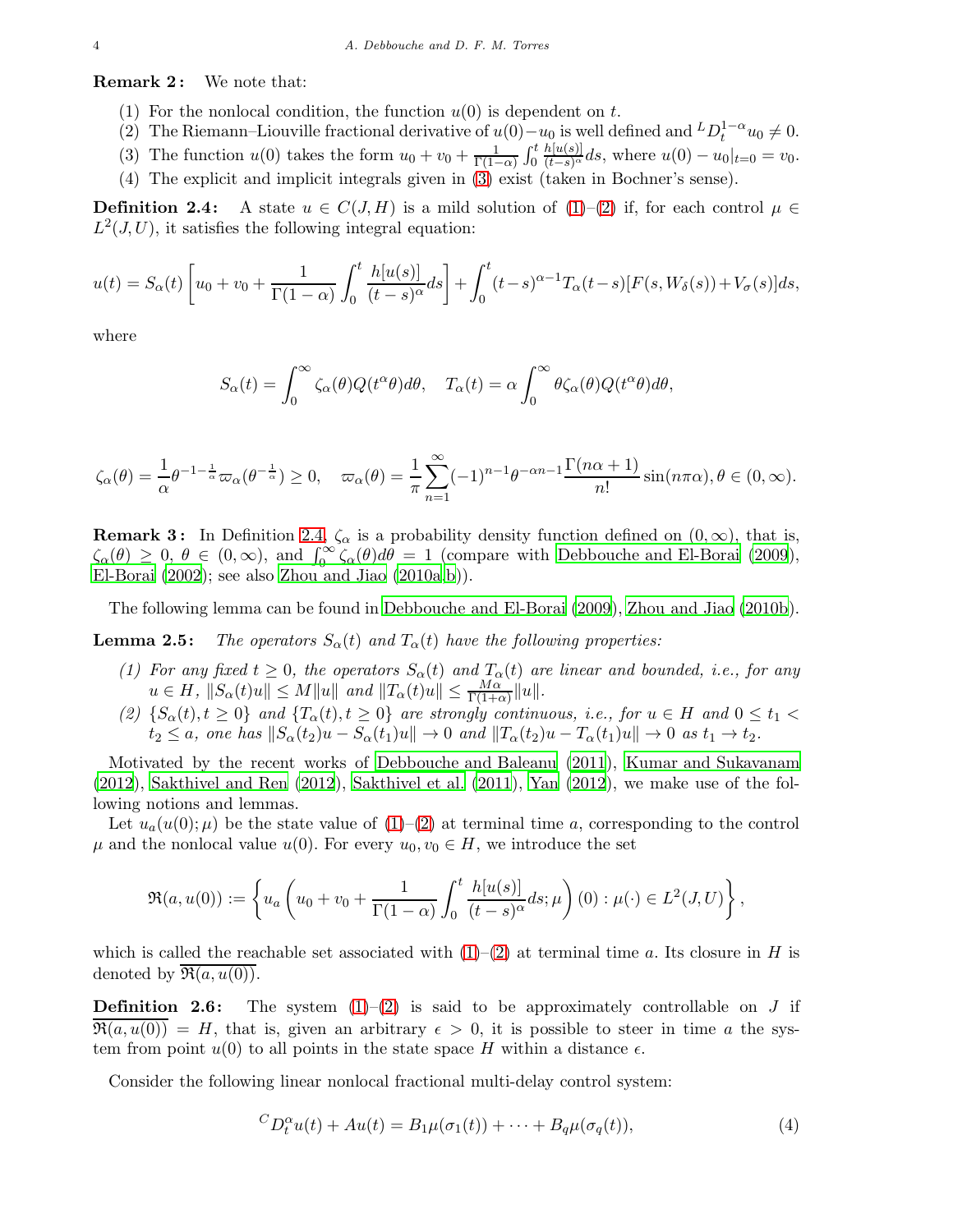<span id="page-4-1"></span>
$$
{}^{L}D_{t}^{1-\alpha}[u(0)-u_{0}]=h[u(t)].
$$
\n(5)

The approximate controllability for the linear fractional nonlocal multi-delay control system [\(4\)](#page-3-1)– [\(5\)](#page-4-1) is a natural generalization of the notion of approximate controllability of a linear first-order control system ( $\alpha = 1$ ,  $\sigma_i(t) = t$ ,  $j = 1$  and  $h = 0$ ). It is convenient at this point to introduce the multi-delay controllability operator associated with [\(4\)](#page-3-1)–[\(5\)](#page-4-1). One has

$$
\Gamma^{a}_{0,\sigma_j} = \int_0^a (a-s)^{\alpha-1} T_{\alpha}(a-s) B_j B_j^* T_{\alpha}^*(a-s) ds, \quad j = 1, \dots, q,
$$

where  $B_j^*$  denotes the adjoint of  $B_j$  and  $T^*_{\alpha}(t)$  is the adjoint of  $T_{\alpha}(t)$ . We introduce here the new operator  $\Gamma^a_{0,\sigma} = \Gamma^a_{0,\sigma_1,\dots,\sigma_q}$  of multi-delay controllability associated with  $(4)$ – $(5)$  as

$$
\Gamma^{a}_{0,\sigma} := \int_0^a (a-s)^{\alpha-1} T_{\alpha}(a-s) [B_1 B_1^* + \dots + B_{q-1} B_{q-1}^* + B_q B_q^*] T_{\alpha}^*(a-s) ds.
$$

It is straightforward to see that  $\Gamma^a_{0,\sigma}$  is a linear bounded positive operator. The following lemma is proved in [Bashirov and Mahmudov \(1999\)](#page-10-11) for linear positive operators in Hilbert spaces, while a Banach space version is given in [Mahmudov \(2003](#page-11-27)). See also [Sakthivel et al.](#page-11-17) [\(2011\)](#page-11-17), [Sakthivel and Ren \(2012](#page-11-18)).

<span id="page-4-3"></span>Lemma  $2.7$ :  $\mathcal{L}_{0,\sigma}^{a}$ ) =  $(\beta I + \Gamma_{0,\sigma}^{a})^{-1}$  for  $\beta > 0$ . The linear fractional control system [\(4\)](#page-3-1)–[\(5\)](#page-4-1) is approximately controllable on  $\tilde{J}$  if and only if  $\beta \mathcal{R}(\beta,\Gamma^a_{0,\sigma}) \to 0$  as  $\beta \to 0^+$  in the strong operator topology.

In the sequel we use Schauder's fixed point theorem that can be found in any standard textbook of Functional Analysis (see, e.g., [\(Granas and Dugundji 2003](#page-11-28), Theorem 3.2, p. 119) or [\(Smart](#page-11-29) [1974](#page-11-29), Theorem 4.1.1, p. 25)):

<span id="page-4-2"></span>**Lemma 2.8:** If  $\Omega$  is a closed bounded and convex subset of a Banach space X and  $\psi : \Omega \to \Omega$ is completely continuous, then  $\psi$  has a fixed point in  $\Omega$ .

### <span id="page-4-0"></span>3 Main results

We now formulate and establish our results on the approximate controllability of the nonlocal delay system  $(1)-(2)$  $(1)-(2)$ . With this purpose, firstly we prove the existence of solutions for the fractional control system  $(1)$ – $(2)$  by using Schauder's fixed point theorem (Lemma [2.8\)](#page-4-2). Then, we show that under certain assumptions, the approximate controllability of the fractional system  $(1)$ – $(2)$  is implied by the approximate controllability of the corresponding linear system  $(4)$ – $(5)$ . Before starting, we make the following hypotheses:

- $(H_1)$  The semigroup  $Q(t)$  is a compact operator for  $t > 0$ .
- (H<sub>2</sub>) For each  $t \in J$ , the function  $F(t, \cdot) : S_1 \times \cdots \times S_p \to H$  is continuous and for each  $W_{\delta} \in C[(J', S_1) \times \cdots \times (J', S_p); H]$ , in particular, for every element  $u \in \cap_i S_i, i = 1, \ldots, p$ , the function  $F(\cdot, W_\delta) : J \to H$  is strongly measurable.
- (H<sub>3</sub>) There exist functions  $m_i \in L^{\frac{1}{1-\alpha}}(J', \mathbb{R}^+)$  such that  $|F(t, W_\delta(t))| \leq m_1(\delta_1(t)) + \cdots$  $m_p(\delta_p(t))$  for all  $u \in \bigcap_i S_i$ ,  $0 < \alpha < 1$ ,  $i = 1, \ldots, p$ , and almost all  $t \in J'$ .
- (H<sub>4</sub>) The function  $h: C(J:H) \to H$  is bounded in H, that is, there exists a constant  $k_1 > 0$ such that  $||h(u)||_H \leq k_1$ .
- (H<sub>5</sub>) The delay arguments  $\delta_i, \sigma_j : J \to J'$  are absolutely continuous and satisfy  $|\delta_i(t)| \leq t$  and  $|\sigma_i(t)| \leq t$ , for every  $t \in J$ ,  $i = 1, \ldots, r$  and  $j = 1, \ldots, s$ .
- (H<sub>6</sub>) The function  $F: J \times H^p \to H$  is continuous and uniformly bounded and there exist  $N_{\delta_1}, \ldots, N_{\delta_p} > 0$  such that  $||F(t, W_\delta(t))|| \leq N_{\delta_1} + \cdots + N_{\delta_p}$  for all  $(t, W_\delta) \in J \times H^p$ .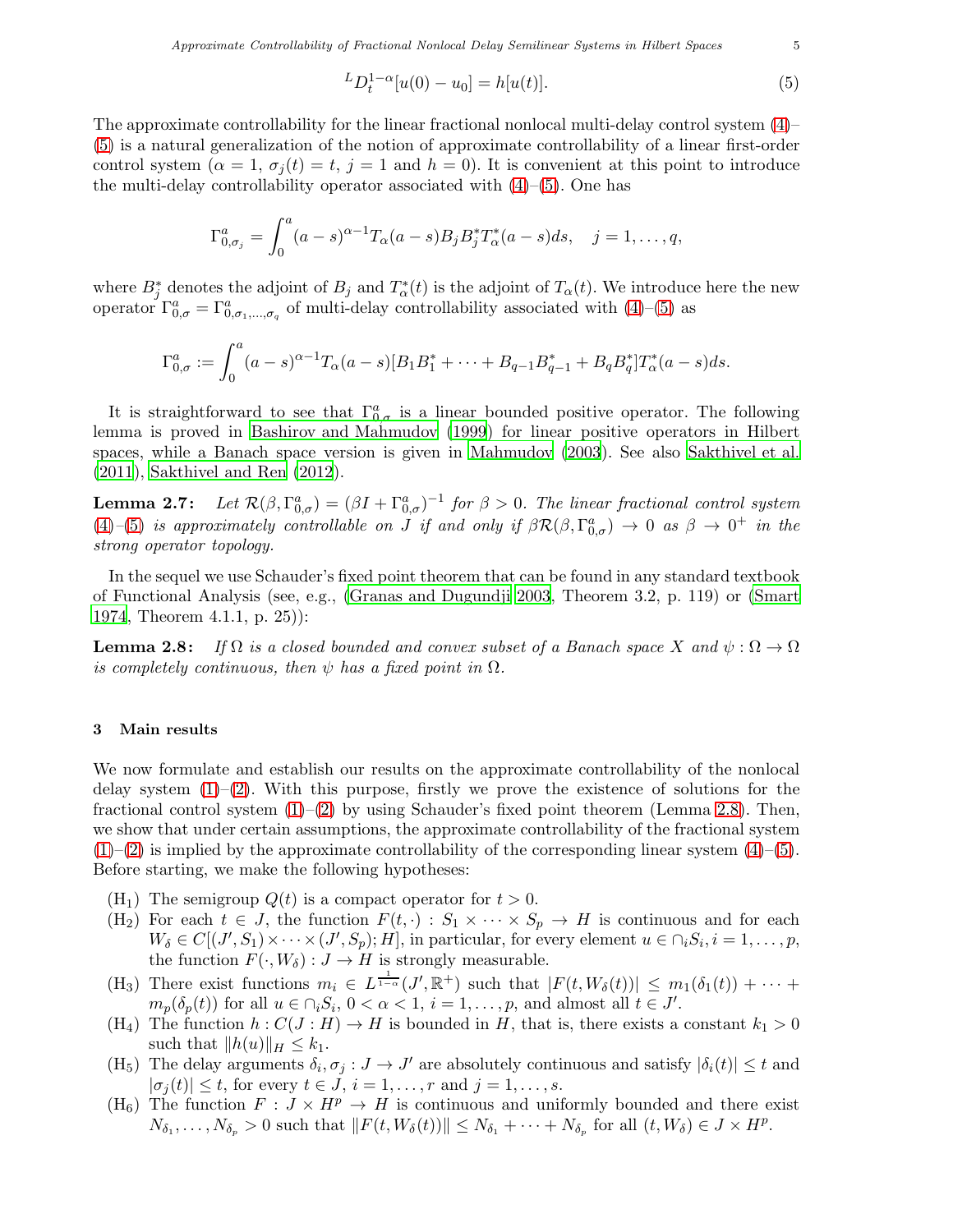<span id="page-5-1"></span>For the proof of our Theorem [3.2,](#page-5-0) we make use of Lemma [3.1](#page-5-1) whose proof can be found in [Zhou and Jiao \(2010b](#page-11-26)).

**Lemma 3.1:** If the assumption  $(H_1)$  is satisfied, then  $S_\alpha(t)$  and  $T_\alpha(t)$  are also compact operators for every  $t > 0$ .

<span id="page-5-0"></span>**Theorem 3.2:** If the hypotheses  $(H_1)$ – $(H_5)$  are satisfied, then the fractional nonlocal semilinear delay control system  $(1)$ - $(2)$  has a mild solution on J; here  $M_i = ||m_i||_{L^{\frac{1}{1-\alpha}}(J')}$ ,  $i = 1, \ldots, p$ , and  $M_{B_j} = ||B_j||, j = 1, ..., q$ .

Proof Consider the set

$$
S_r := \left\{ u \in C(J, H)|u(0) = u_0 + v_0 + \frac{1}{\Gamma(1-\alpha)} \int_0^t h[u(s)](t-s)^{-\alpha} ds, ||u|| \leq r \right\},\,
$$

where r is a positive constant. For  $\beta > 0$ , we define the operator  $\psi_{\beta}$  on  $C(J, X)$  as follows:  $(\psi_{\beta} u)(t) := z(t)$  with

$$
z(t) := S_{\alpha}(t)u(0) + \int_0^t (t-s)^{\alpha-1} T_{\alpha}(t-s)[F(s, W_{\delta}(s)) + B_1v(\sigma_1(s)) + \cdots + B_qv(\sigma_q(s))]ds,
$$

 $v(\sigma_1(\cdot)) := B_1^*, \ldots, v(\sigma_{q-1}(\cdot)) := B_{q-1}^*, v(\sigma_q(t)) := B_q^* T_\alpha^*(a-t) \mathcal{R}(\beta, \Gamma_{0,\sigma}^a) p(u(\cdot)),$  and

$$
p(u(\cdot)) := u_a - S_\alpha(a)u(0) - \int_0^a (a-s)^{\alpha-1} T_\alpha(a-s)F(s,W_\delta(s))ds.
$$

In order to show that for all  $\beta > 0$  the operator  $\psi_{\beta}$  from  $C(J, H)$  into itself has a fixed point, we divide the proof into several steps. Step 1. For  $\beta > 0$ , there is a positive constant  $r_0 = r(\beta)$ such that  $\psi_{\beta}: S_{r_0} \to S_{r_0}$ . For any positive constant r and  $u \in S_r$ , and since  $W_{\delta}(t)$  is continuous in t, according to assumption (H<sub>2</sub>)  $F(t, W_\delta(t))$  is a measurable function on J as well as function  $(t-s)^{\alpha-1} \in L^{\frac{1}{\alpha}}(J')$ . Using [\(1\)](#page-3-2) of Lemma [2.5,](#page-3-3) (H<sub>3</sub>) and Hölder's inequality, we get:

$$
||z(t)|| \le M||u(0)|| + \frac{M\alpha}{\Gamma(1+\alpha)} \int_0^t (t-s)^{\alpha-1} ||F(s, W_\delta(s)) + B_1 v(\sigma_1(s)) + \dots + B_q v(\sigma_q(s))||ds
$$
  
\n
$$
\le M \left[ ||u_0|| + ||v_0|| + \frac{k_1 a^{1-\alpha}}{\Gamma(2-\alpha)} \right]
$$
  
\n
$$
+ \frac{\alpha M \alpha^{\alpha} a^{2\alpha-1}}{\Gamma(1+\alpha)(2\alpha-1)^{\alpha}} \left[ M_1 + \dots + M_p + M_{B_1}^2 + \dots + M_{B_{q-1}}^2 + M_{B_q} ||v(\sigma_q(s))|| \right]
$$

and

$$
||v(\sigma_q(t))|| = \frac{1}{\beta} M_{B_q} M \left[ ||u_a|| + M ||u(0)|| + \frac{\alpha M \alpha^{\alpha} a^{2\alpha - 1} (M_1 + \dots + M_p)}{\Gamma(1 + \alpha)(2\alpha - 1)^{\alpha}} \right]
$$

.

We deduce that for large enough  $r_0 > 0$ , the inequality  $\|(\psi_\beta u)(t)\| \le r_0$  holds, i.e.,  $(\psi_\beta u) \in S_{r_0}$ . Therefore,  $\psi_\beta$  maps  $S_{r_0}$  into itself. Step 2. For each  $0 < \alpha \leq 1$ , the operator  $\psi_\beta$  maps  $S_{r_0}$  into a relatively compact subset of  $S_{r_0}$ . Based on the infinite-dimensional version of the Ascoli-Arzela theorem, we show that: (i) the set  $V(t) := \{(\psi_\beta u)(t) : u(\cdot) \in S_{r_0}\}\$ is relatively compact in H for any  $t \in J$ ; (ii) the family of functions  $\{(\psi_{\beta} u), u \in S_{r_0}\}\$ is relatively compact (for this, it suffices to prove that  $V(t)$  is bounded and equicontinuous). We begin by proving (i). Let t be a fixed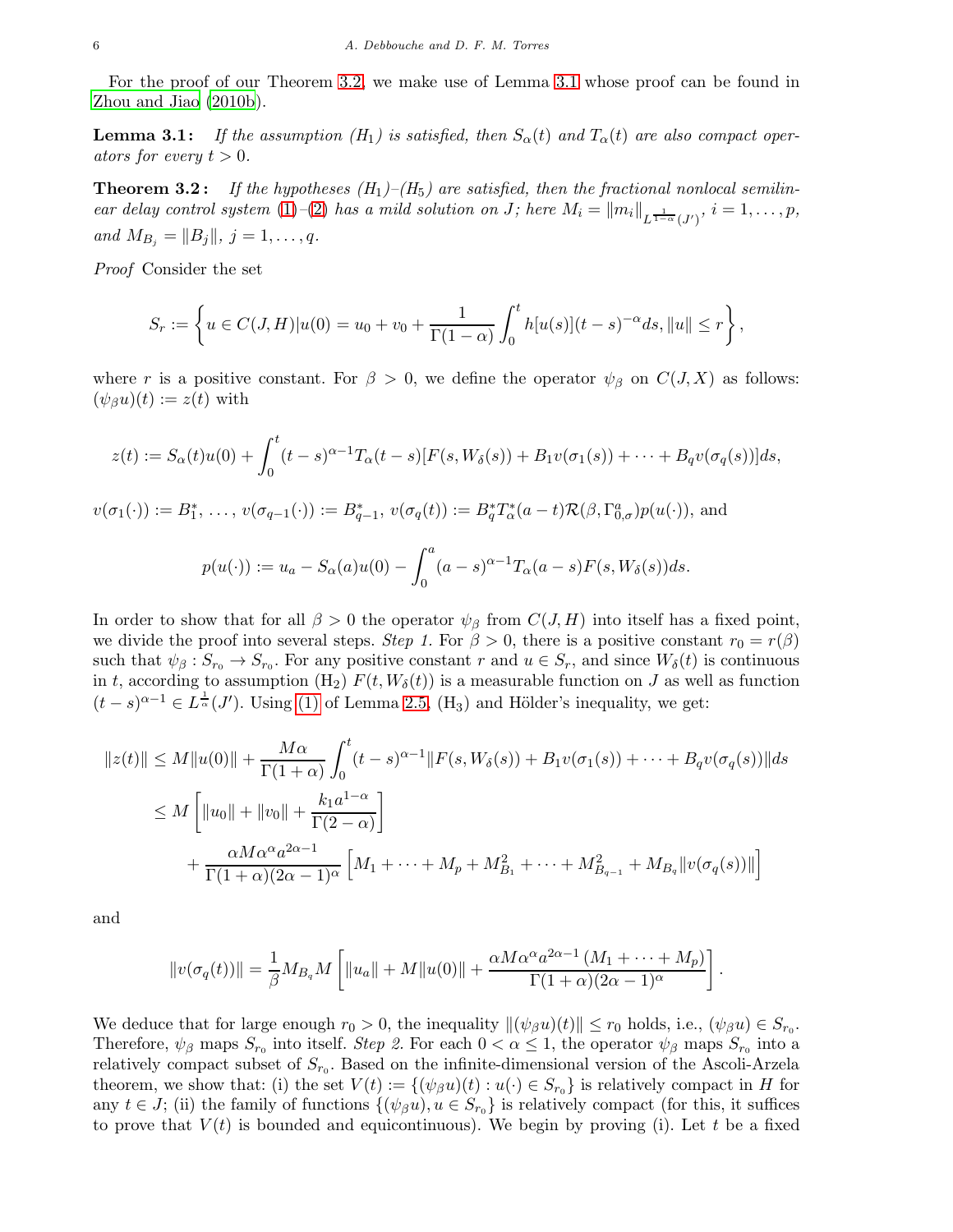real number, and let  $\tau$  be a given real number satisfying  $0 \leq \tau < t$ . For any  $\eta > 0$ , define

$$
(\psi_{\beta}^{\tau,\eta}u)(t) = \int_{\eta}^{\infty} \zeta_{\alpha}(\theta)Q(t^{\alpha}\theta) \left[ u_{0} + v_{0} + \frac{1}{\Gamma(1-\alpha)} \int_{0}^{t-\tau} (t-s)^{-\alpha}h(u(s))ds \right] d\theta
$$
  
+  $\alpha \int_{0}^{t-\tau} \int_{\eta}^{\infty} (t-s)^{\alpha-1} \theta \zeta_{\alpha}(\theta)Q((t-s)^{\alpha}\theta) F(s, W_{\delta}(s))d\theta ds$   
+  $\alpha \int_{0}^{t-\tau} \int_{\eta}^{\infty} (t-s)^{\alpha-1} \theta \zeta_{\alpha}(\theta)Q((t-s)^{\alpha}\theta)V_{\sigma}(s)d\theta ds$   
=  $Q(\tau^{\alpha}\eta) \int_{\eta}^{\infty} \zeta_{\alpha}(\theta)Q(t^{\alpha}\theta - \tau^{\alpha}\eta) \left[ u_{0} + v_{0} + \frac{1}{\Gamma(1-\alpha)} \int_{0}^{t-\tau} (t-s)^{-\alpha}h(u(s))ds \right] d\theta$   
+  $Q(\tau^{\alpha}\eta)\alpha \int_{0}^{t-\tau} \int_{\eta}^{\infty} (t-s)^{\alpha-1} \theta \zeta_{\alpha}(\theta)Q((t-s)^{\alpha}\theta - \tau^{\alpha}\eta)F(s, W_{\delta}(s))d\theta ds$   
+  $Q(\tau^{\alpha}\eta)\alpha \int_{0}^{t-\tau} \int_{\eta}^{\infty} (t-s)^{\alpha-1} \theta \zeta_{\alpha}(\theta)Q((t-s)^{\alpha}\theta - \tau^{\alpha}\eta)V_{\sigma}(s)d\theta ds$   
:=  $Q(\tau^{\alpha}\eta)y(t,\tau).$ 

Because  $Q(\tau^{\alpha}\eta)$  is compact and  $y(t,\tau)$  is bounded on  $S_{r_0}$ ,  $\{(\psi_{\beta}^{\tau,\eta})\}$  $\binom{\tau,\eta}{\beta} u(t) : u(\cdot) \in S_{r_0}$  is a relatively compact set in  $H$ . On the other hand,

$$
\begin{split}\n\|(\psi_{\beta}u)(t) - (\psi_{\beta}^{\tau,\eta}u)(t)\| \\
&= \left\| \int_{0}^{\eta} \zeta_{\alpha}(\theta)Q(t^{\alpha}\theta) \left[ u_{0} + v_{0} + \frac{1}{\Gamma(1-\alpha)} \int_{0}^{t} (t-s)^{-\alpha}h(u(s))ds \right] d\theta \right. \\
&+ \left. \int_{\eta}^{\infty} \zeta_{\alpha}(\theta)Q(t^{\alpha}\theta) \left[ u_{0} + v_{0} + \frac{1}{\Gamma(1-\alpha)} \int_{t-\tau}^{t} (t-s)^{-\alpha}h(u(s))ds \right] d\theta \right\| \\
&+ \alpha \left\| \int_{0}^{t} \int_{0}^{\eta} (t-s)^{\alpha-1} \theta \zeta_{\alpha}(\theta)Q((t-s)^{\alpha}\theta) [F(s, W_{\delta}(s)) + V_{\sigma}(s)] d\theta ds \right. \\
&+ \left. \int_{t-\tau}^{t} \int_{\eta}^{\infty} (t-s)^{\alpha-1} \theta \zeta_{\alpha}(\theta)Q((t-s)^{\alpha}\theta) [F(s, W_{\delta}(s)) + V_{\sigma}(s)] d\theta ds \right\| \\
&\leq M \left\{ \left[ ||u_{0}|| + ||v_{0}|| + \frac{k_{1}a^{1-\alpha}}{\Gamma(2-\alpha)} \right] \int_{0}^{\eta} \zeta_{\alpha}(\theta) d\theta + \left[ ||u_{0}|| + ||v_{0}|| + \frac{k_{1}\tau^{1-\alpha}}{\Gamma(2-\alpha)} \right] \right\} \\
&+ \frac{\alpha M \alpha^{\alpha} a^{2\alpha-1}}{\Gamma(1+\alpha)(2\alpha-1)^{\alpha}} \left\{ M_{1} + \dots + M_{p} + M_{B_{1}}^{2} + \dots + M_{B_{q-1}}^{2} \\
&+ \frac{1}{\beta} M_{B_{q}}^{2} M \left[ ||u_{a}|| + M ||u(0)|| + \frac{\alpha M \alpha^{\alpha} a^{2\alpha-1} (M_{1} + \dots + M_{p})}{\Gamma(1+\alpha)(2\alpha-1)^{\alpha}} \right] \right\} \int_{0}^{\eta} \theta \zeta_{\alpha}(\theta) d\theta \\
&+ \frac{\alpha M \alpha^{\alpha} \tau^{2\alpha-1}}{\Gamma(1+\alpha)(2\alpha-1)^{\alpha}} \left\{ M_{1} + \dots + M_{p} + M_{B_{1}}
$$

This implies that there are relatively compact sets arbitrarily close to  $V(t)$  for each  $t \in (0, a]$ . Hence,  $V(t)$ ,  $t \in (0, a]$ , is relatively compact in H. We now prove (ii). First we show that  $V(t) := \{(\psi_{\beta} u)(\cdot) : u(\cdot) \in S_{r_0}\}\$ is an equicontinuous family of functions on  $[0, a]$ . For any  $u \in S_{r_0}$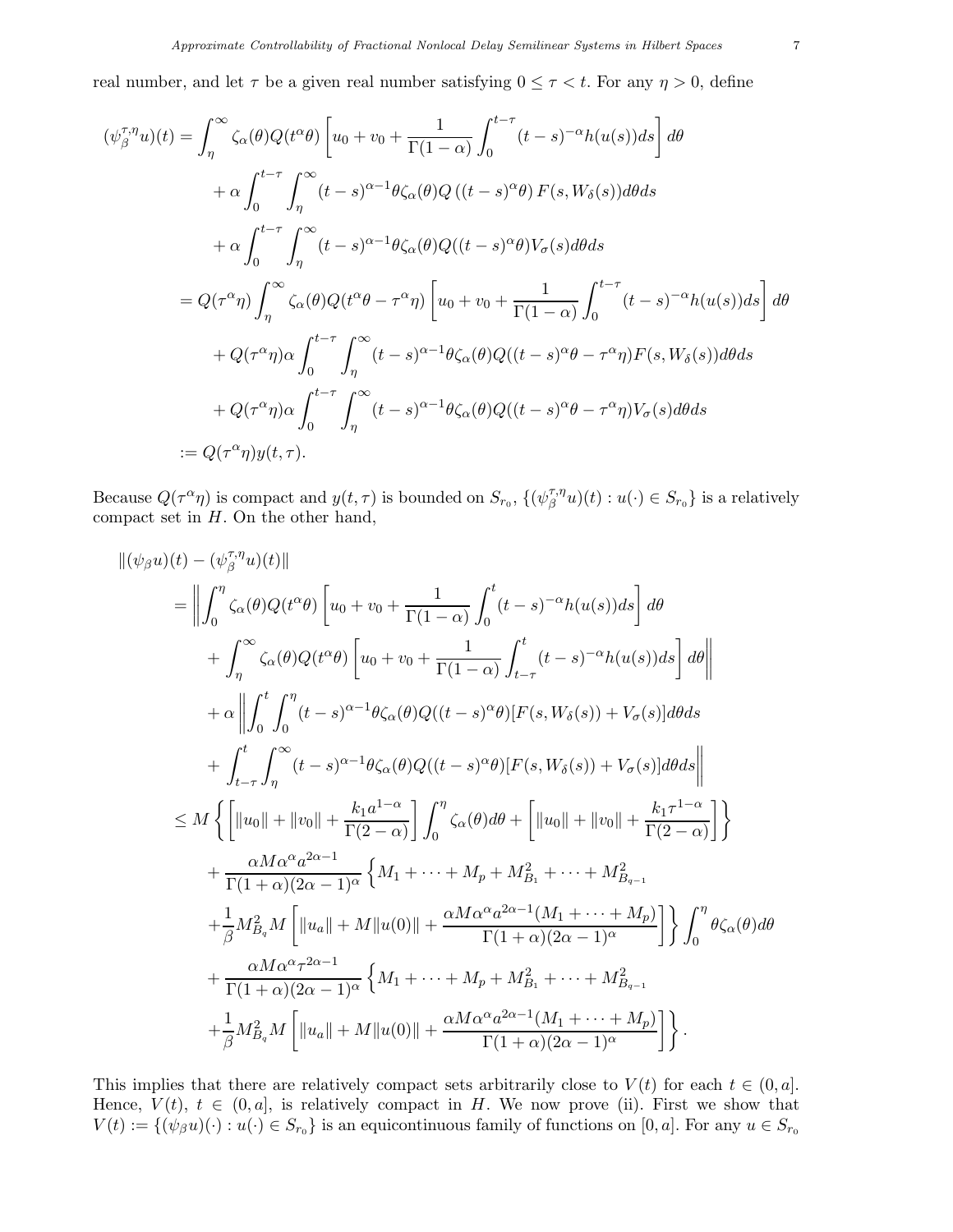and  $0 \le t_1 \le t_2 \le a$ ,

$$
||z(t_2) - z(t_1)|| \le ||S_{\alpha}(t_2)[u_0 + v_0 + \frac{1}{\Gamma(1-\alpha)} \int_{t_1}^{t_2} (t_2 - s)^{-\alpha} h(u(s))ds]||
$$
  
+  $||S_{\alpha}(t_2)[u_0 + v_0 + \frac{1}{\Gamma(1-\alpha)} \int_0^{t_1} [(t_2 - s)^{-\alpha} - (t_1 - s)^{-\alpha}] h(u(s))ds]||$   
+  $||[S_{\alpha}(t_2) - S_{\alpha}(t_1)][u_0 + v_0 + \frac{1}{\Gamma(1-\alpha)} \int_0^{t_1} (t_1 - s)^{-\alpha} h(u(s))ds]||$   
+  $||\int_{t_1}^{t_2} (t_2 - s)^{\alpha-1} T_{\alpha}(t_2 - s) [F(s, W_{\delta}(s)) + B_1 v(\sigma_1(s)) + \dots + B_q v(\sigma_q(s))] ds||$   
+  $||\int_0^{t_1} [(t_2 - s)^{\alpha-1} - (t_1 - s)^{\alpha-1}] T_{\alpha}(t_2 - s) [F(s, W_{\delta}(s)) + B_1 v(\sigma_1(s)) + \dots + B_q v(\sigma_q(s))] ds||$   
+  $||\int_0^{t_1} (t_1 - s)^{\alpha-1} [T_{\alpha}(t_2 - s) - T_{\alpha}(t_1 - s)] [F(s, W_{\delta}(s)) + B_1 v(\sigma_1(s)) + \dots + B_q v(\sigma_q(s))] ds||$   
 $\leq I_1 + I_2 + I_3 + I_1^* + I_2^* + I_3^*.$ 

We have

$$
I_1 \leq M \left\{ ||u_0|| + ||v_0|| + \frac{k_1(t_2 - t_1)^{1-\alpha}}{\Gamma(2-\alpha)} \right\},
$$
  

$$
I_2 \leq M \left\{ ||u_0|| + ||v_0|| + \frac{k_1[(t_2 - t_1)^{1-\alpha} + t_2^{1-\alpha} + t_1^{1-\alpha}]}{\Gamma(2-\alpha)} \right\},
$$
  

$$
I_3 \leq 2M \left\{ ||u_0|| + ||v_0|| + \frac{k_1 t_1^{1-\alpha}}{\Gamma(2-\alpha)} \right\}.
$$

Using Hölder's inequality and assumption  $(H_3)$ , one gets

$$
I_1^* \leq \frac{\alpha M \alpha^{\alpha} (t_2 - t_1)^{2\alpha - 1}}{\Gamma(1 + \alpha)(2\alpha - 1)^{\alpha}} \left[ M_1 + \dots + M_p + M_{B_1}^2 + \dots + M_{B_{q-1}}^2 + M_{B_q} ||v(\sigma_q)|| \right],
$$
  

$$
I_2^* \leq \frac{\alpha M \alpha^{\alpha} (t_2 - t_1)^{2\alpha - 1}}{\Gamma(1 + \alpha)(2\alpha - 1)^{\alpha}} \left[ M_1 + \dots + M_p + M_{B_1}^2 + \dots + M_{B_{q-1}}^2 + M_{B_q} ||v(\sigma_q)|| \right].
$$

Obviously,  $I_3^* = 0$  for  $t_1 = 0$  and  $0 < t_2 \le a$ . For  $t_1 > 0$  and  $\epsilon > 0$  small enough, we obtain

$$
I_3^* \le \int_0^{t_1-\epsilon} (t_1-s)^{\alpha-1} \|T_\alpha(t_2-s) - T_\alpha(t_1-s)\|
$$
  
 
$$
\times [\|F(s, W_\delta(s))\| + \|B_1 v(\sigma_1(s))\| + \cdots + \|B_q v(\sigma_q(s))\|] ds
$$
  
 
$$
+ \int_{t_1-\epsilon}^{t_1} (t_1-s)^{\alpha-1} \|T_\alpha(t_2-s) - T_\alpha(t_1-s)\|
$$
  
 
$$
\times [\|F(s, W_\delta(s))\| + \|B_1 v(\sigma_1(s))\| + \cdots + \|B_q v(\sigma_q(s))\|] ds
$$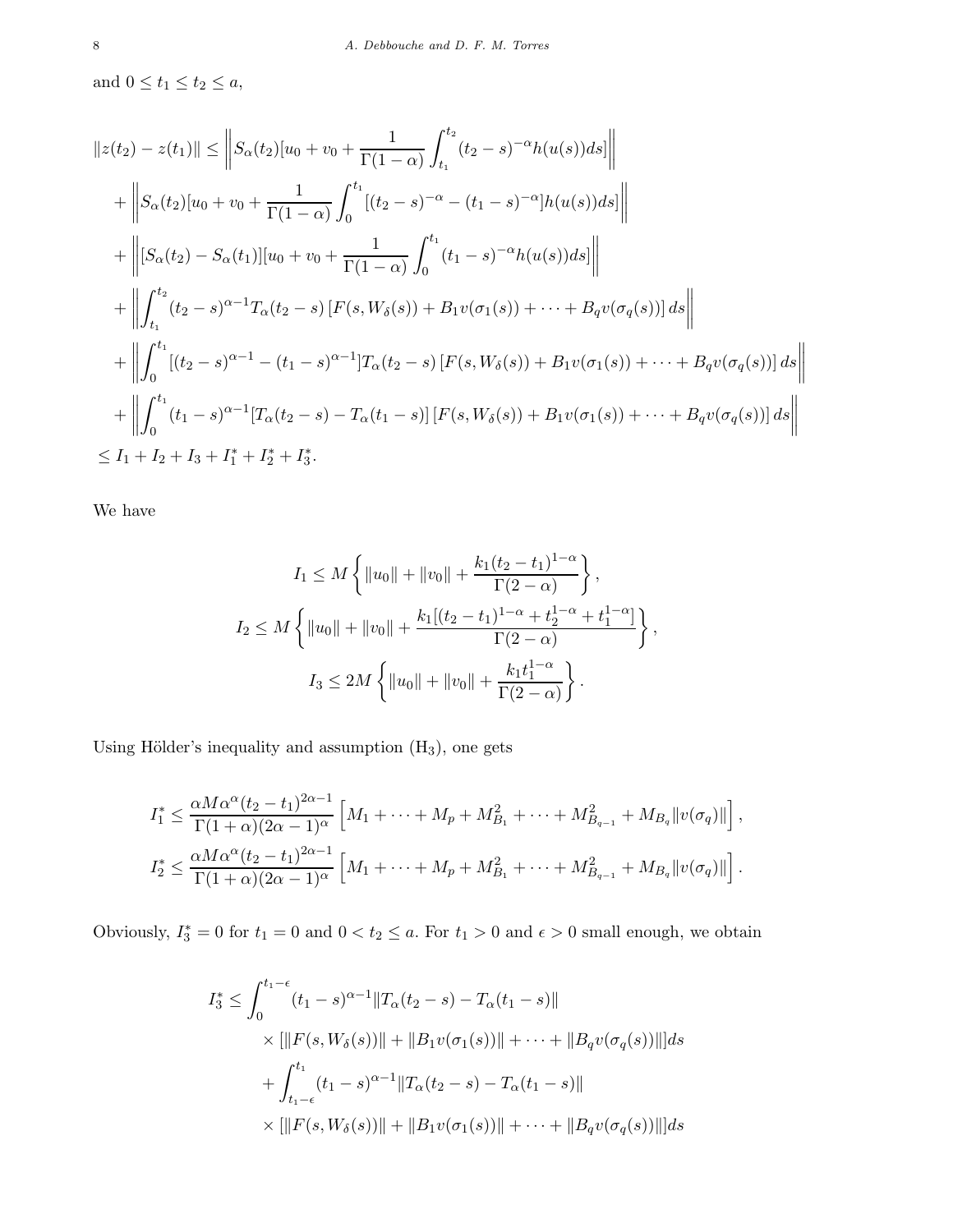$$
\leq \frac{\alpha^{\alpha} [t_1^{\frac{2\alpha-1}{\alpha}} - \epsilon^{\frac{2\alpha-1}{\alpha}}]^{\alpha}}{\Gamma(1+\alpha)(2\alpha-1)^{\alpha}} \left[ M_1 + \dots + M_p + M_{B_1}^2 + \dots + M_{B_{q-1}}^2 + M_{B_q} ||v(\sigma_q)|| \right] \times \sup_{s \in [0,t_1-\epsilon]} ||T_\alpha(t_2-s) - T_\alpha(t_1-s)|| + \frac{2\alpha M \alpha^{\alpha} \epsilon^{2\alpha-1}}{\Gamma(1+\alpha)(2\alpha-1)^{\alpha}} \left[ M_1 + \dots + M_p + M_{B_1}^2 + \dots + M_{B_{q-1}}^2 + M_{B_q} ||v(\sigma_q)|| \right].
$$

Note that  $I_1, I_2, I_3, I_1^*, I_2^* \to 0$  as  $t_2 - t_1 \to 0$ . Moreover, the assumption  $(H_1)$  together with Lemma [3.1](#page-5-1) imply the continuity of  $T_{\alpha}(t)$  in t in the uniform operator topology. It is easy to verify that  $I_3^*$ <sup>\*</sup>/<sub>3</sub> tends to zero independently of  $u \in S_{r_0}$  as  $t_2 - t_1 \to 0, \epsilon \to 0$ . Consequently,  $I_1 + I_2 + I_3 + I_1^* + I_2^* + I_3^*$  does not depend on the particular choices of  $u(\cdot)$  and tends to zero as  $t_2-t_1 \to 0$ , which means that  $\{(\psi_\beta u), u \in S_{r_0}\}\$ is equicontinuous. Therefore,  $\psi_\beta[S_{r_0}]$  is equicontinuous and also bounded. By the Ascoli–Arzela theorem,  $\psi_{\beta}[S_{r_0}]$  is relatively compact in  $C(J, H)$ . On the other hand, it is easy to see that for all  $\beta > 0$ ,  $\psi_{\beta}$  is continuous on  $C(J, H)$ . Hence, for all  $\beta > 0$ ,  $\psi_{\beta}$  is a completely continuous operator on  $C(J, H)$ . According to Schauder's fixed point theorem (Lemma [2.8\)](#page-4-2),  $\psi_{\beta}$  has a fixed point. Thus, the fractional nonlocal control system  $(1)$ – $(2)$  has a mild solution on J.

<span id="page-8-2"></span>**Theorem 3.3:** Assume that  $(H_1)$ – $(H_6)$  are satisfied and the linear system [\(4\)](#page-3-1)–[\(5\)](#page-4-1) is approximately controllable on J. Then the semilinear fractional nonlocal delay system  $(1)$ – $(2)$  is approximately controllable on J.

*Proof* Let  $\hat{u}_{\beta}(\cdot)$  be a fixed point of  $\psi_{\beta}$  in  $S_{r_0}$ . By Theorem [3.2,](#page-5-0) any fixed point of  $\psi_{\beta}$  is a mild solution of  $(1)$ – $(2)$  under the multi-delay controls

$$
\label{eq:21} \begin{cases} \hat{\mu}_{\beta}(\sigma_1(\cdot))=B_1^*,\\qquad \qquad \vdots\\ \hat{\mu}_{\beta}(\sigma_{q-1}(\cdot))=B_{q-1}^*,\\ \hat{\mu}_{\beta}(\sigma_q(t))=B_q^*T_\alpha^*(a-t)\mathcal{R}(\beta,\Gamma_{0,\sigma}^a)p(\hat{u}_{\beta}), \end{cases}
$$

and satisfies

<span id="page-8-1"></span>
$$
\hat{u}_{\beta}(a) = u_a + \beta \mathcal{R}(\beta, \Gamma^a_{0,\sigma}) p(\hat{u}_{\beta}). \tag{6}
$$

From condition  $(H_6)$ , it follows that

$$
\int_0^a ||F(s,\hat{W}_{\beta}(\delta(s))||^2 ds \leq a[N_{\delta_1} + \cdots + N_{\delta_p}]^2,
$$

where  $\hat{W}_{\beta}(\delta) = (A_1 \hat{u}_{\beta}(\delta_1), \ldots, A_p \hat{u}_{\beta}(\delta_p))$ . Consequently, the sequence  $\{F(t, \hat{W}_{\beta}(\delta(t))\}_{t \in J}$  is bounded in  $L_2(J, H)$ . Then there is a subsequence, denoted by  $\{F_k(t, \hat{W}_{\beta}(\delta(t))\}_{t \in J}$ , that converges weakly to a function  $f(t)$  in  $L_2(J, H)$ . Define

$$
\omega := u_a - S_{\alpha}(a)u(0) - \int_0^a (a-s)^{\alpha-1} T_{\alpha}(a-s) f(s) ds.
$$

It follows that

<span id="page-8-0"></span>
$$
||p(\hat{u}_{\beta}) - \omega|| = \left\| \int_0^a (a - s)^{\alpha - 1} T_{\alpha}(a - s) [F_k(t, \hat{W}_{\beta}(\delta(t)) - f(s)] ds \right\|
$$
  

$$
\leq \sup_{t \in J} \left\| \int_0^t (t - s)^{\alpha - 1} T_{\alpha}(a - s) [F_k(t, \hat{W}_{\beta}(\delta(t)) - f(s)] ds \right\|.
$$
 (7)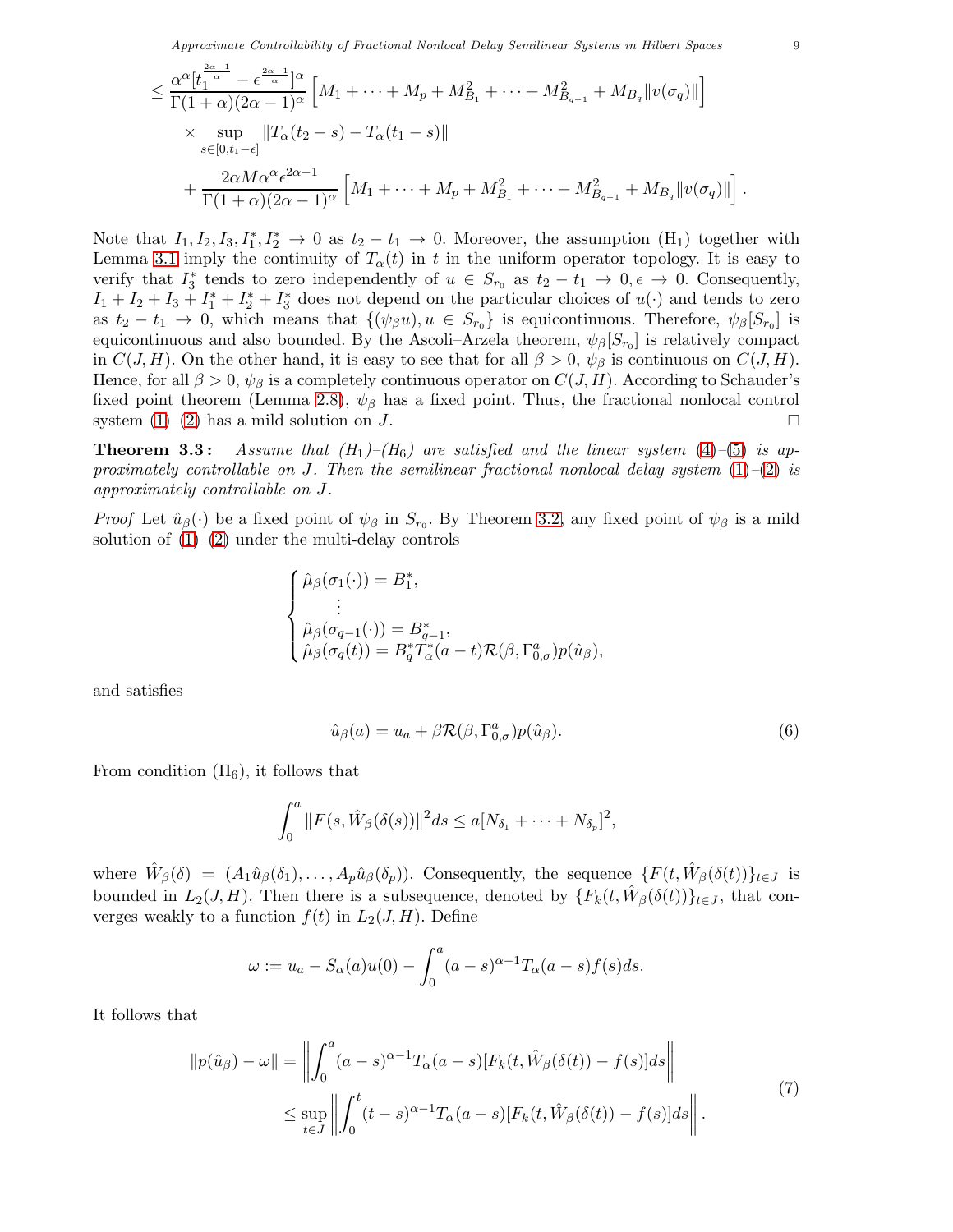Similarly as in the proof of Theorem [3.2,](#page-5-0) using the infinite-dimensional version of the Ascoli– Arzela theorem one can show that the operator  $l(\cdot) \to \int_0^{\cdot} (\cdot - s) T_\alpha(\cdot - s) l(s) ds : L_2(J, H) \to$  $C(J, H)$  is compact. Consequently, the right-hand side of the inequality [\(7\)](#page-8-0) tends to zero as  $\beta \to 0^+$ . Then, from [\(6\)](#page-8-1), we obtain that

<span id="page-9-1"></span>
$$
\|\hat{u}_{\beta}(a) - u_a\| = \|\beta \mathcal{R}(\beta, \Gamma^a_{0,\sigma})(\omega)\| + \|\beta \mathcal{R}(\beta, \Gamma^a_{0,\sigma})\| \|p(\hat{u}_{\beta}) - \omega\|
$$
  
\n
$$
\leq \|\beta \mathcal{R}(\beta, \Gamma^a_{0,\sigma})(\omega)\| + \|p(\hat{u}_{\beta}) - \omega\| \to 0.
$$
\n(8)

Using the inequality [\(7\)](#page-8-0) and Lemma [2.7,](#page-4-3) we conclude that [\(8\)](#page-9-1) tends to zero as  $\beta \to 0^+$ . Hence, system  $(1)-(2)$  $(1)-(2)$  is approximately controllable on J.

## <span id="page-9-0"></span>4 An example

Consider the fractional nonlocal partial multi-delay control system

<span id="page-9-2"></span>
$$
\frac{\partial^{\alpha}u(x,t)}{\partial t^{\alpha}} + a(x)\frac{\partial^2 u(x,t)}{\partial x^2} = \Phi(t, D_x^p u(x, \delta_p(t))) + B^q \mu(x, \sigma_q(t))
$$
\n(9)

subject to

$$
u(x,0) = g(x) + \sum_{k=1}^{m} \frac{c_k}{\Gamma(1-\alpha)} \int_0^{t_k} \frac{u(x,s_k)}{(t_k-s_k)^{\alpha}} ds_k, \quad x \in [0,\pi],
$$
 (10)

<span id="page-9-3"></span>
$$
u(0,t) = u(\pi, t) = 0, \ t \in J,
$$
\n(11)

where  $0 < \alpha \leq 1$ ,  $0 < t_1 < \cdots < t_m < a$ ,  $\Phi$  is given as F, and the function  $a(x)$  is continuous. Let us take the operators  $D_x^p$  and  $B^q$  as follows:

$$
D_x^p u(x, \delta_p(t)) = (\partial_x u(x, \sin t), \partial_x^2 u(x, \sin t/2), \dots, \partial_x^p u(x, \sin t/p)),
$$
  

$$
B^q \mu(x, \sigma_q(t)) = \xi(x, \sin t) + \xi(x, \sin t/2) + \dots + \xi(x, \sin t/q),
$$

such that the control function is  $\mu(t) = \xi(\cdot, t)$ , where  $\xi : [0, \pi] \times J \to [0, \pi]$  is continuous, the multi-delays  $\delta_{\tau}(t) = \sigma_{\tau}(t) = \sin(t/\tau), \tau = 1, \ldots, \eta, \eta = \max(p, q)$ , and the nonlocal function is given by  $h(u(\cdot,t)) = \sum_{k=1}^{m} c_k u(\cdot, t_k)$ . Assume that

$$
H = L2[0, \pi], Sr = \{ y \in L2[0, \pi] : ||y|| \le r \}.
$$

We define  $A: H \to H$  by  $(Aw)(x) = a(x)w''$  with the domain

 $D(A) = \{w \in H : w, w' \text{ are absolutely continuous, } w'' \in H, w(0) = w(\pi) = 0\},\$ 

dense in the Hilbert space  $H$ . Then,

$$
Aw = \sum_{n=1}^{\infty} n^2(w, w_n)w_n, \quad w \in D(A),
$$

where  $(\cdot, \cdot)$  is the inner product in  $L^2[0, \pi]$  and  $w_n(t) = \sqrt{\frac{2}{\pi}} \sin nt^{\alpha}, 0 < \alpha \leq 1, t \in J, n = 1, 2, \ldots,$ is the orthogonal set of eigenvectors in  $A$ . It is well known that  $A$  generates a compact, analytic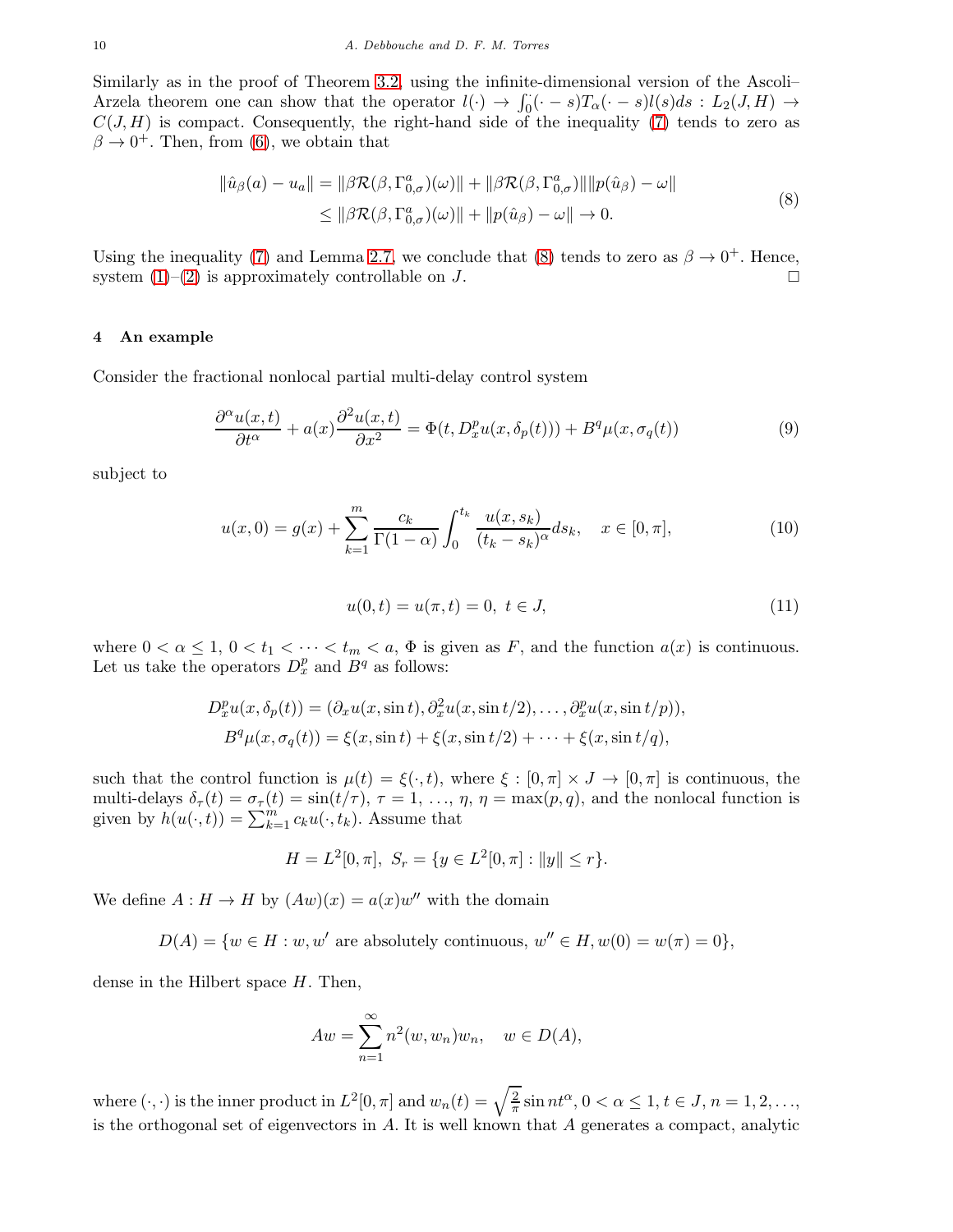and self-adjoint semigroup  $\{Q(t), t \geq 0\}$  in H. For all  $t \geq 0$  and  $w \in H$ ,

<span id="page-10-12"></span>
$$
Q(t)w = \sum_{n=1}^{\infty} e^{-n^2 t^{\alpha}} (w, w_n) w_n, \quad ||Q(t)|| \le e^{-t}.
$$
 (12)

Therefore, the problem  $(9)-(11)$  $(9)-(11)$  is a formulation of the control system  $(1)-(2)$  $(1)-(2)$ . Moreover, all the assumptions  $(H_1)$ – $(H_6)$  hold. Then, the associated linear system of  $(9)$ – $(11)$  is not exactly controllable but it is approximately controllable. Indeed, since the semigroup  $Q(t)$  given by  $(12)$ is compact, then the controllability operator is also compact and hence the induced inverse does not exist because the state space is infinite dimensional. Thus, the concept of exact controllability is too strong. On the other hand, we have  $\lambda \mathcal{R}(\lambda, \Gamma^a_{0,i}) \to 0$  as  $\lambda \to 0^+, i = 1, 2$ , in the strong operator topology, which is a necessary and sufficient condition for the linear system to be approximately controllable. Hence, by Theorems [3.2](#page-5-0) and [3.3,](#page-8-2) the control system  $(9)$ – $(11)$  is approximately controllable on J.

## Acknowledgments

This work was partially supported by FEDER funds through COMPETE – Operational Programme Factors of Competitiveness ("Programa Operacional Factores de Competitividade"), and by Portuguese funds through the Center for Research and Development in Mathematics and Applications (CIDMA, University of Aveiro) and the Portuguese Foundation for Science and Technology ("FCT – Fundação para a Ciência e a Tecnologia"), within project PEst-C/MAT/UI4106/2011 with COMPETE number FCOMP-01-0124-FEDER-022690. The authors are grateful to FCT and CIDMA for the post-doc fellowship BPD/UA/CIDMA/2011, PD2012- MTSC, and to three anonymous referees for valuable suggestions and comments, which improved the quality of the paper.

#### References

- <span id="page-10-0"></span>R. P. Agarwal, V. Lakshmikantham and J. J. Nieto, On the concept of solution for fractional differential equations with uncertainty, Nonlinear Anal. 72 (2010), no. 6, 2859–2862.
- <span id="page-10-7"></span>M. M. Arjunan and V. Kavitha, Controllability of impulsive fractional evolution integrodifferential equations in Banach spaces, J. Korean Soc. Ind. Appl. Math. 15 (2011), no. 3, 177–190.
- <span id="page-10-11"></span>A. E. Bashirov and N. I. Mahmudov, On concepts of controllability for deterministic and stochastic systems, SIAM J. Control Optim. 37 (1999), no. 6, 1808–1821.
- <span id="page-10-5"></span>L. Byszewski, Theorems about the existence and uniqueness of solutions of a semilinear evolution nonlocal Cauchy problem, J. Math. Anal. Appl. 162 (1991a), no. 2, 494–505.
- <span id="page-10-6"></span>L. Byszewski, Theorem about existence and uniqueness of continuous solution of nonlocal problem for nonlinear hyperbolic equation, Appl. Anal. 40 (1991b), no. 2-3, 173–180.
- <span id="page-10-3"></span>A. Debbouche, Fractional evolution integro-differential systems with nonlocal conditions, Adv. Dyn. Syst. Appl. 5 (2010), no. 1, 49–60.
- <span id="page-10-1"></span>A. Debbouche, Fractional nonlocal impulsive quasilinear multi-delay integro-differential systems, Adv. Difference Equ. 2011 (2011a), no. 5, 10 pp.
- <span id="page-10-4"></span>A. Debbouche, Fractional nonlinear nonlocal delay evolution equations with new delay resolvent family, J. Nonl. Evol. Equ. Appl. 2011 (2011b), no. 6, 91–100.
- <span id="page-10-8"></span>A. Debbouche and D. Baleanu, Controllability of fractional evolution nonlocal impulsive quasilinear delay integro-differential systems, Comput. Math. Appl. 62 (2011), no. 3, 1442–1450.
- <span id="page-10-9"></span>A. Debbouche and D. Baleanu, Exact null controllability for fractional nonlocal integrodifferential equations via implicit evolution system, J. Appl. Math. 2012 (2012), Art. ID 931975, 17 pp.
- <span id="page-10-2"></span>A. Debbouche, D. Baleanu and R. P. Agarwal, Nonlocal nonlinear integrodifferential equations of fractional orders, Bound. Value Probl. 2012 (2012), no. 78, 10 pp.
- <span id="page-10-10"></span>A. Debbouche and M. M. El-Borai, Weak almost periodic and optimal mild solutions of fractional evolution equations, Electron. J. Differential Equations 2009 (2009), no. 46, 8 pp.